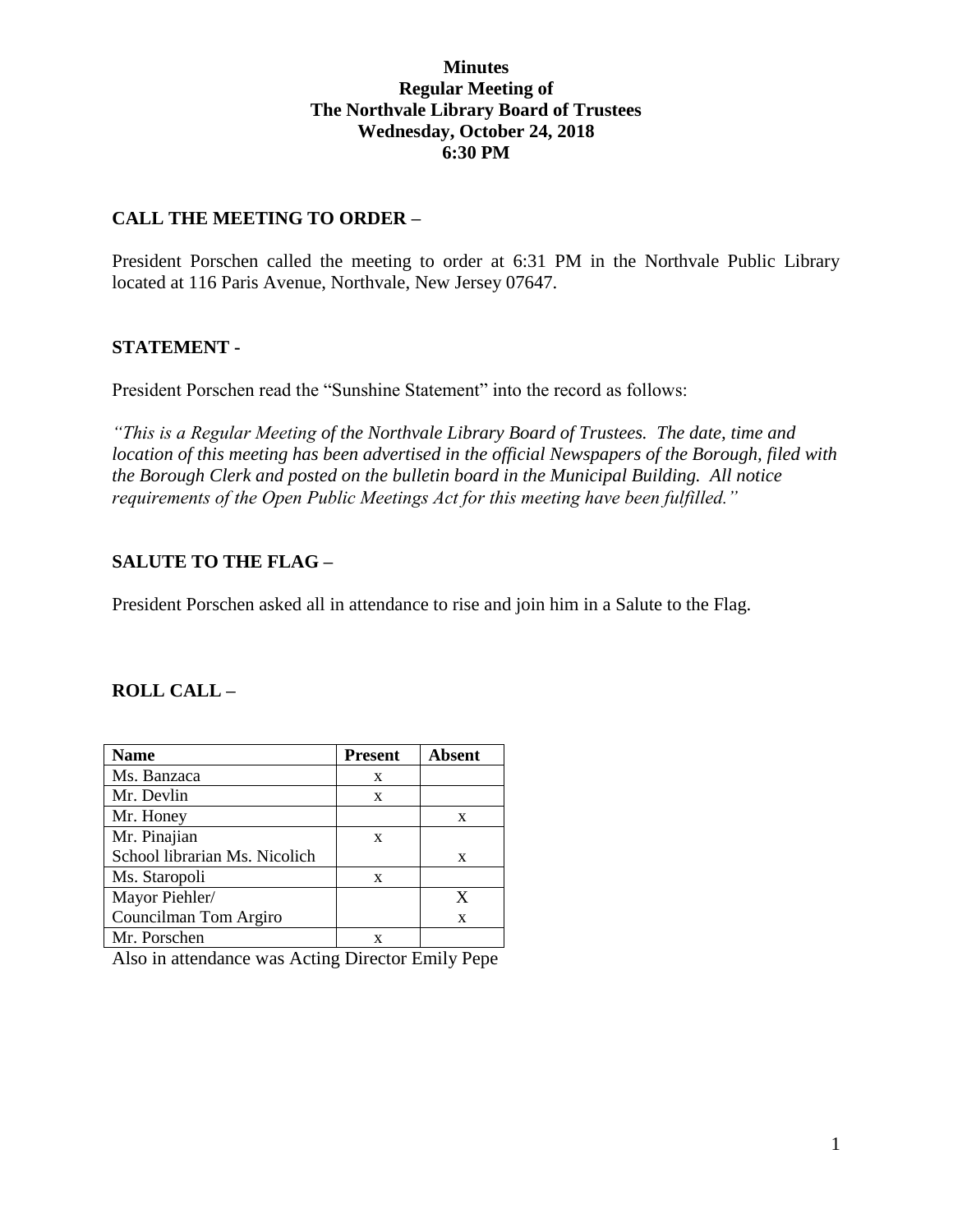## **APPROVAL OF MINUTES**

Resolved to approve the minutes from the September 26, 2018 regular board meeting which includes the budget.

| <b>Name</b>   | <b>ACTION</b> | <b>YES</b>   | NO | <b>ABSENT</b> | <b>ABSTAIN</b> |
|---------------|---------------|--------------|----|---------------|----------------|
| Ms. Banzaca   |               | X            |    |               |                |
| Mr. Devlin    |               | $\mathbf{x}$ |    |               |                |
| Mr. Honey     |               |              |    | X             |                |
| Mr. Pinajian  |               | X            |    |               |                |
| Ms. Nicolich  |               |              |    |               |                |
| Ms. Staropoli | motion        | X            |    |               |                |
| Mayor Piehler |               |              |    | X             |                |
| Mr. Argiro    |               |              |    |               |                |
| Mr. Porschen  | second        | X            |    |               |                |

The minutes were adopted on a roll call vote as follows:

## **GENERAL DISCUSSION –**

The personnel committee held a few more interviews for Director and has made a recommendation to the board.

Acting Director Emily Pepe has reported that The Northvale Library is known as the "Stem Library" throughout BCCLS.

Emily Pepe will be presenting two youth service presentations in upcoming workshops at BCCLS. The Board is very proud of her and appreciates all of her hard work and commitment.

The Board thanks Krissy Karanikitas for donating her time, props, and expertise on the upcoming Harry Potter Halloween party.

#### **Director's Report**

Programming: September

| <b>Program Attendance Summary</b> |          |              |        |       |  |  |
|-----------------------------------|----------|--------------|--------|-------|--|--|
| Event/Program                     | Children | <b>Teens</b> | Adults | Total |  |  |
| Family Movie Night: Matilda       |          |              |        |       |  |  |
| #Back2School Hangout              |          |              |        | 18    |  |  |
| Torn Art: Acorns                  |          |              |        | 11    |  |  |
| <b>DIY Mason Jars</b>             |          |              |        | 14    |  |  |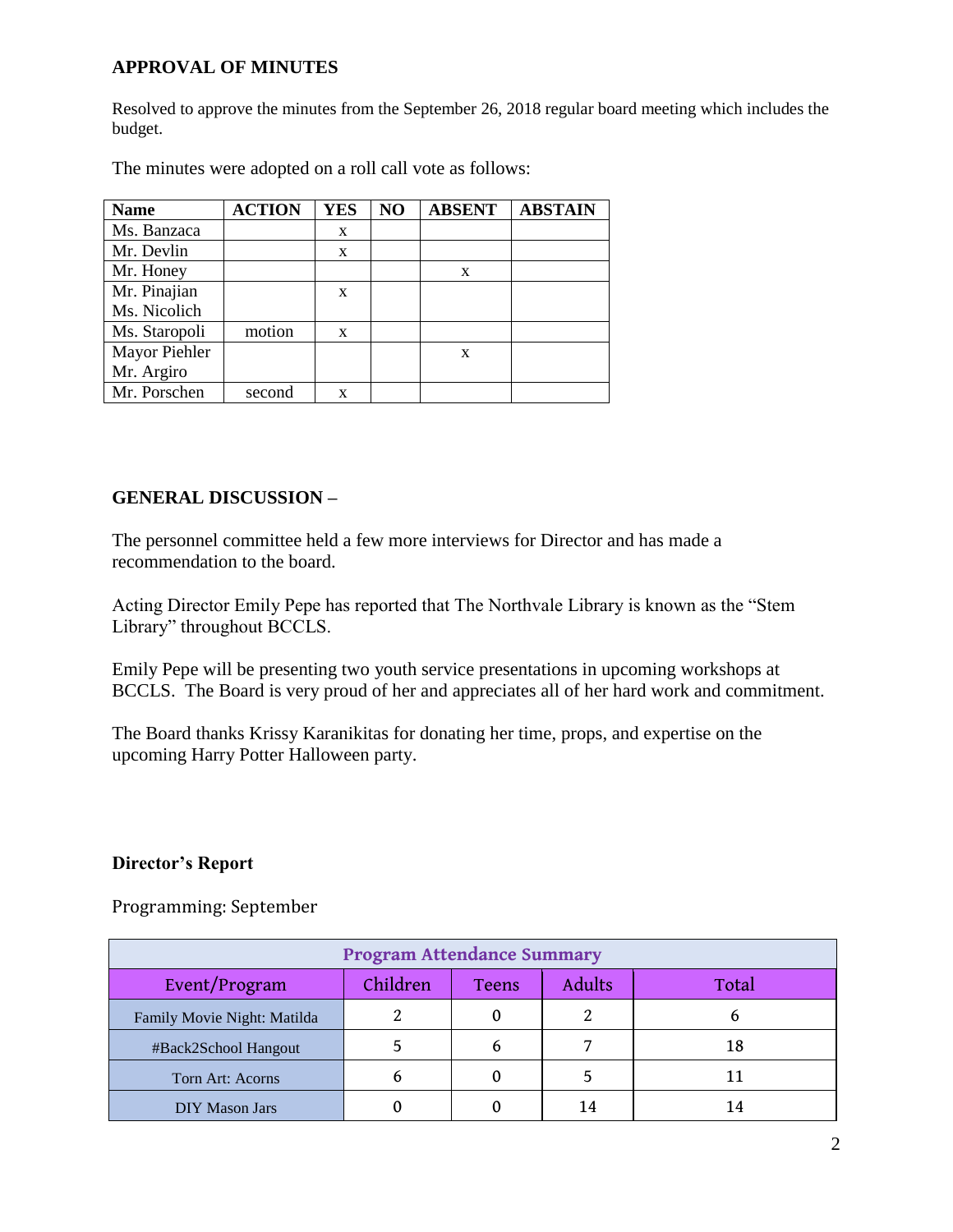| <b>STEM: Robotics</b>                           | $\overline{2}$   | $\overline{4}$   | $\overline{4}$   | 10                      |
|-------------------------------------------------|------------------|------------------|------------------|-------------------------|
| Fall Wreath                                     | 5                | $\overline{2}$   | 5                | 12                      |
| Northvale Town Day: Face Painter                | 68               | 3                | 22               | 93                      |
| <b>Monday Matinee</b>                           | $\boldsymbol{0}$ | $\mathbf{0}$     | $\mathbf{1}$     | $\mathbf{1}$            |
| Stories & Crafts                                | 5                | $\mathbf{0}$     | 3                | 7                       |
| <b>Maker Mondays</b>                            | $\overline{2}$   | $\mathbf{0}$     | $\mathbf{1}$     | 3                       |
| <b>Story Time</b>                               | $\mathbf{1}$     | $\mathbf{0}$     | $\mathbf{1}$     | $\overline{2}$          |
| Leaf Painting                                   | 6                | $\boldsymbol{0}$ | 5                | 11                      |
| Pizza + (Teen) Movie Night                      | $\boldsymbol{0}$ | 5                | $\overline{c}$   | 7                       |
| <b>Magical Melodies</b>                         | 8                | $\mathbf{0}$     | 8                | 16                      |
| <b>ESL Conversation Class</b><br>(Intermediate) | $\boldsymbol{0}$ | $\mathbf{0}$     | 3                | 3                       |
| <b>ESL Conversation Class (Beginner)</b>        | $\boldsymbol{0}$ | $\mathbf{0}$     | $\mathbf{1}$     | $\mathbf{1}$            |
| Dungeons & Dragons                              | $\overline{2}$   | $\overline{4}$   | $\boldsymbol{0}$ | 6                       |
| <b>Snap Circuits</b>                            | $\overline{2}$   | $\overline{4}$   | $\overline{4}$   | 10                      |
| Read to a Dog                                   | 3                | $\mathbf{0}$     | 3                | 6                       |
| Music Together                                  | 7                | $\mathbf{0}$     | 7                | 14                      |
| <b>Gaming Tournament</b>                        | 10               | 5                | 3                | 18                      |
| <b>Artistically Abled</b>                       | 10               | $\mathbf{0}$     | 7                | 17                      |
| Northvale Pre-school Story time                 | 12               | $\mathbf{0}$     | $\overline{2}$   | 14                      |
| <b>Maker Mondays</b>                            | 3                | $\mathbf{0}$     | $\overline{2}$   | 5                       |
| <b>Story Time</b>                               | $\mathbf{1}$     | $\boldsymbol{0}$ | $\mathbf{1}$     | $\overline{c}$          |
| Family Movie Night                              | $\overline{2}$   | $\mathbf{0}$     | $\overline{2}$   | 4                       |
| Northvale's Reading                             | $\boldsymbol{0}$ | $\boldsymbol{0}$ | 3                | 3                       |
| <b>ESL</b>                                      | $\boldsymbol{0}$ | $\mathbf 0$      | $\overline{4}$   | $\overline{4}$          |
| <b>Story Time</b>                               | $\overline{3}$   | $\mathbf{0}$     | $\mathbf{1}$     | $\overline{4}$          |
| Q-Tip Painting                                  | 6                | $\overline{2}$   | 6                | 14                      |
| DIY: Tie Dye                                    | 3                | $\overline{2}$   | 3                | 8                       |
| <b>Scratch Programming</b>                      | $\overline{c}$   | $\mathbf{1}$     | $\overline{3}$   | 6                       |
| DIY: Faux Jewelry                               | $\boldsymbol{0}$ | $\mathbf 0$      | 12               | 12                      |
| Northvale Pre-school Story time                 | 12               | $\mathbf{0}$     | $\overline{2}$   | 14                      |
| <b>Maker Mondays</b>                            | 5                | $\mathbf{0}$     | $\overline{4}$   | 9                       |
| <b>Story Time</b>                               | $\mathbf{1}$     | $\mathbf 0$      | $\mathbf{1}$     | $\overline{2}$          |
| <b>Story Time</b>                               | $\mathbf{1}$     | $\mathbf{0}$     | $\mathbf{1}$     | $\overline{2}$          |
| Dungeons & Dragons                              | $\boldsymbol{2}$ | $\boldsymbol{2}$ | $\pmb{0}$        | $\overline{\mathbf{4}}$ |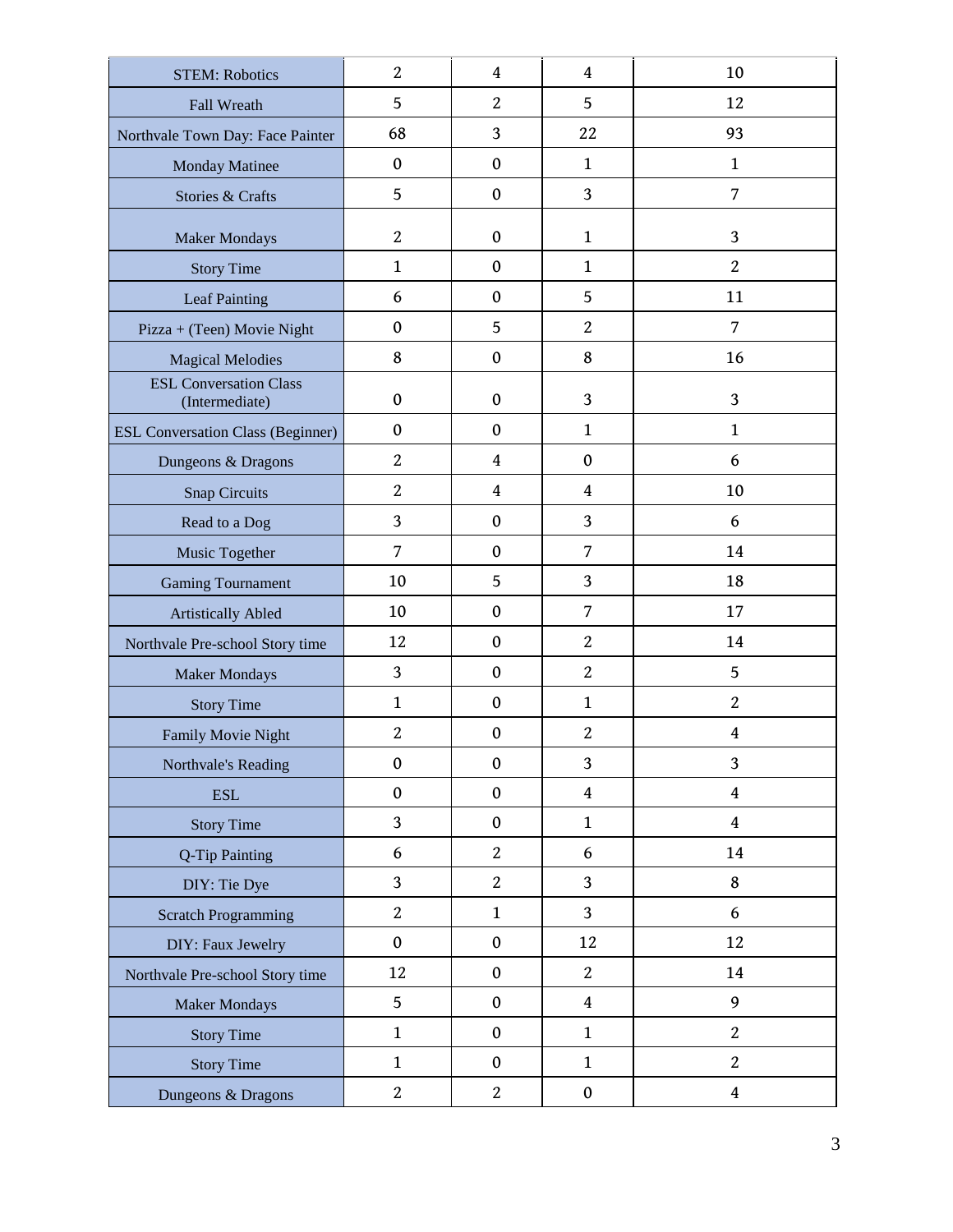| 3D Printing              |     |    |     |     |
|--------------------------|-----|----|-----|-----|
| <b>Canvas Painting</b>   |     |    |     |     |
| <b>Magical Melodies</b>  |     |    |     | 14  |
| <b>Gaming Tournament</b> |     |    |     | 15  |
| <b>TOTAL</b>             | 211 | 45 | 173 | 429 |

Administrative

 Library Cards: 1,562 patrons registered as of October 18, 2018. 7 new cards since the September report.

Staff Development

 Emily was invited to attend Northvale's Fall Festival on Oct. 26th from 5:30-9PM. She will have host a craft table for the children.

## BCCLS

- System Council October meeting is scheduled for, Thursday October  $25<sup>th</sup>$  in Franklin Lakes.
- My intention is to vote YES on the delivery question.
- They are proposing \$9,000 as what will come from each library, separate from the regular BCCLS bill. I strongly suggest that we budget for all \$9,000 so we are not left short.

Building & Grounds

Ed Krammer has reported that the toilet is constantly running.

Programming

- We are planning a big Harry Potter Halloween party on October 26 from 3:30-5 PM. I have a volunteer who will be creating a few items for the party.
- Our programming numbers for the month of September have increased by over 200%. We see that in Sept. 2017 our monthly total was 130 and in 2018 that number rose to 429.
- Emily is currently working on creating programming for 2019, e.g. Muffins with Mom, Valentines Bash, Seussfest (Read across America), Donuts with Dad, Cosponsoring an Easter Egg Hunt/Easter Bunny event with the town/senior center, HUGE Summer Reading Kick-off, and more.
- Also, out YTD numbers look great. And years end in 2017 we had a total of 2,430 patrons visit our programs. Looking at our YTD number as of 10/17 was 4,444. That shows an 83% increase & we still have 2 months left!

Strategic Planning

- Roy was approved for *Phase 1* at a total of \$5,500. He requires a \$2,000 retainer and signed agreement in order to begin his work.
- I have created a few different mailers [attached] with the Strategic questions the board wanted to include. It does feel a little tight on the page. Perhaps we may think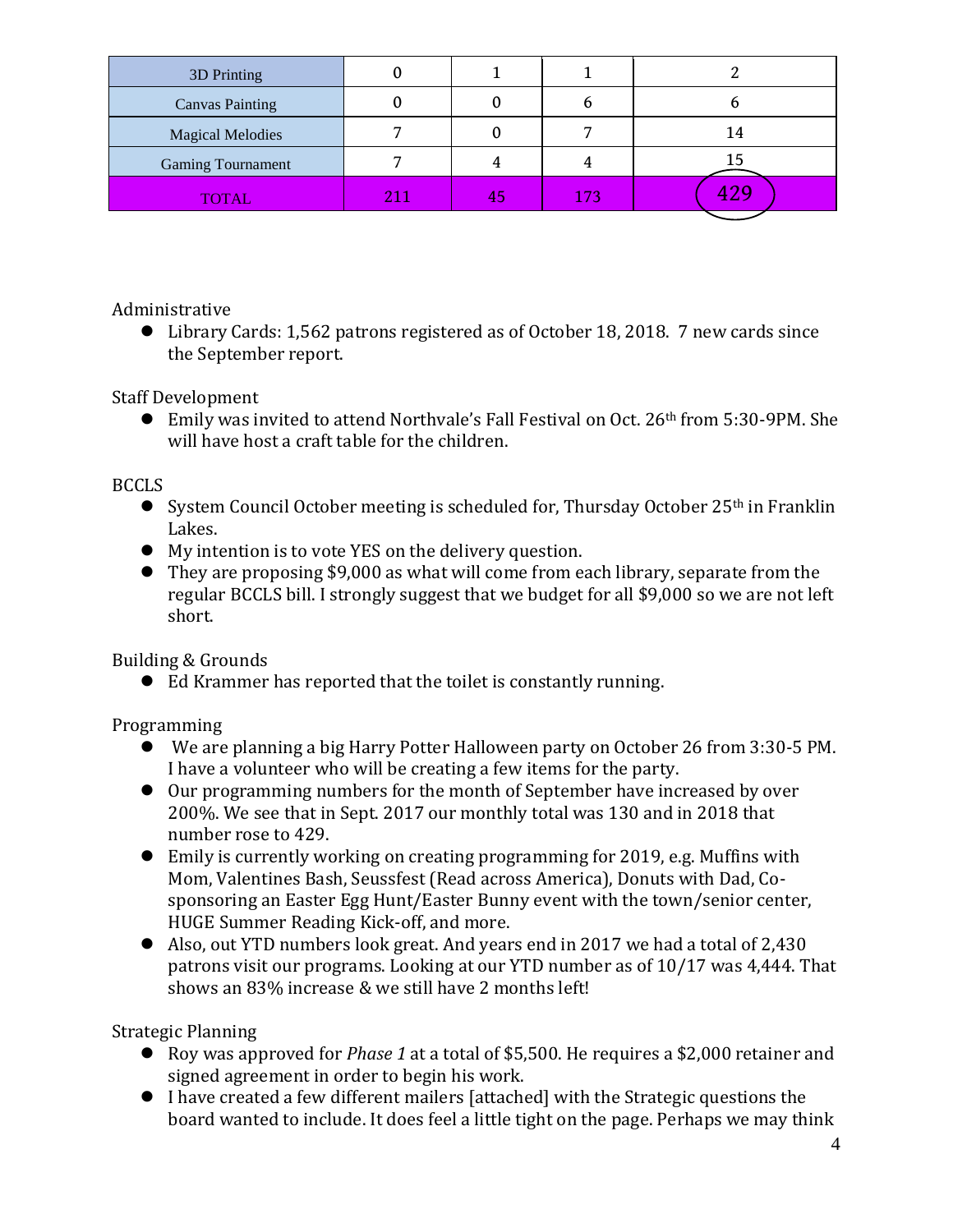about our questions, demographics and how to display the survey. We could take November and December to make something look more appealing and send it out in early 2019.

 The Strategic Planning Committee will set up a meeting in November to refine our "wish list" and also see what steps Phase 1 will entail on Roy's end and ours.

## **Friends of the Library Report**

**Ms. Kathy Brunet – 417 Crest Drive** gave her report from the Friends:

On October 15<sup>th</sup> they held a forum for all of the candidates running in the upcoming election to share their support and ideas for the Northvale Library.

They will have two new museum passes for next year. The Empire State pass will be good for 3 years and allows you to get into all New York State Parks. The Newark Museum which also includes free passes to the Guggenheim Museum.

On November 24<sup>th</sup> they will hold a wrapping party at Books and Greetings in Northvale. All tips will go to the Friends of the Library.

On December 9th will be their annual Growler and Gill fundraiser.

On December  $15<sup>th</sup>$  they will wrap and assemble any holiday gifts at the Library. All tips will go to the Friends of the Library.

# **Treasurer's Report**

See attached budget

We are under Budget YTD in total by 4% (actual 79% vs. Oct YTD 83%) -- the only area over budget is BCCLS (over budget by \$2689.82) --

Our budget for next year will be \$329,819.00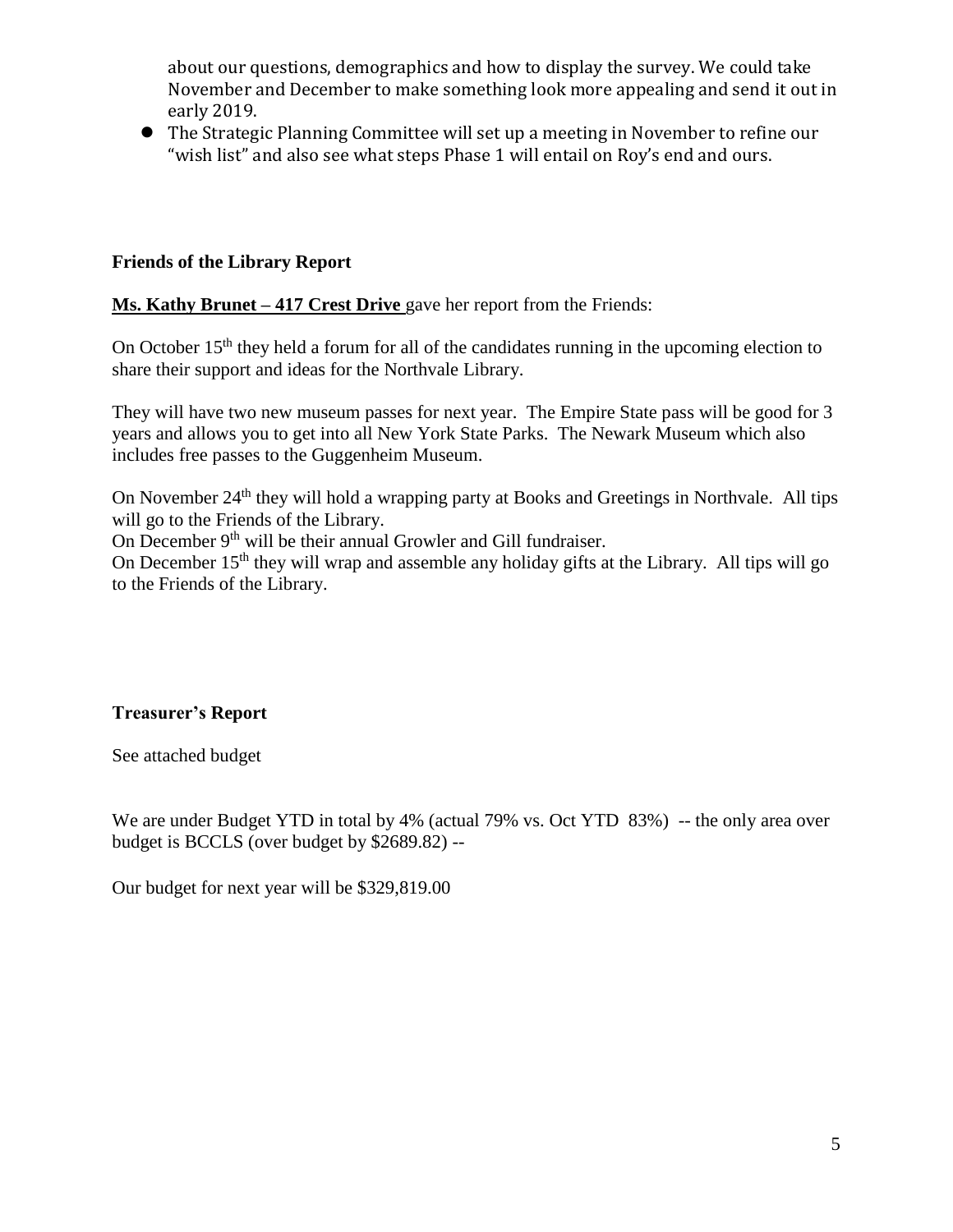## **ROLL CALL VOTES –**

Resolved to approve the claims list for the month of October in the amount of \$10995.59

The resolution was adopted on a roll call vote as follows:

| <b>Name</b>   | <b>ACTION</b> | <b>YES</b> | NO | <b>ABSENT</b> | <b>ABSTAIN</b> |
|---------------|---------------|------------|----|---------------|----------------|
| Ms. Banzaca   |               | X          |    |               |                |
| Mr. Devlin    | second        | X          |    |               |                |
| Mr. Honey     |               |            |    | X             |                |
| Mr. Pinajian  |               | X          |    |               |                |
| Ms. Nicolich  |               |            |    |               |                |
| Ms. Staropoli | motion        | X          |    |               |                |
| Mayor Piehler |               |            |    | $\mathbf x$   |                |
| Mr. Argiro    |               |            |    |               |                |
| Mr. Porschen  |               |            |    |               |                |

Resolved to approve the replenishment of the petty cash for \$75

The resolution was adopted on a roll call vote as follows:

| <b>Name</b>   | <b>ACTION</b> | <b>YES</b> | N <sub>O</sub> | <b>ABSENT</b> | <b>ABSTAIN</b> |
|---------------|---------------|------------|----------------|---------------|----------------|
| Ms. Banzaca   | motion        | X          |                |               |                |
| Mr. Devlin    |               | X          |                |               |                |
| Mr. Honey     |               |            |                | X             |                |
| Mr. Pinajian  |               | X          |                |               |                |
| Ms. Nicolich  |               |            |                |               |                |
| Ms. Staropoli |               | X          |                |               |                |
| Mayor Piehler |               |            |                | $\mathbf x$   |                |
| Mr. Argiro    |               |            |                |               |                |
| Mr. Porschen  | second        | X          |                |               |                |

# **HEARING OF THE PUBLIC –**

President Porschen opened the meeting to the public at 7:11 PM

With no on addressing the board, President Porschen declared the public comment portion of the meeting closed.